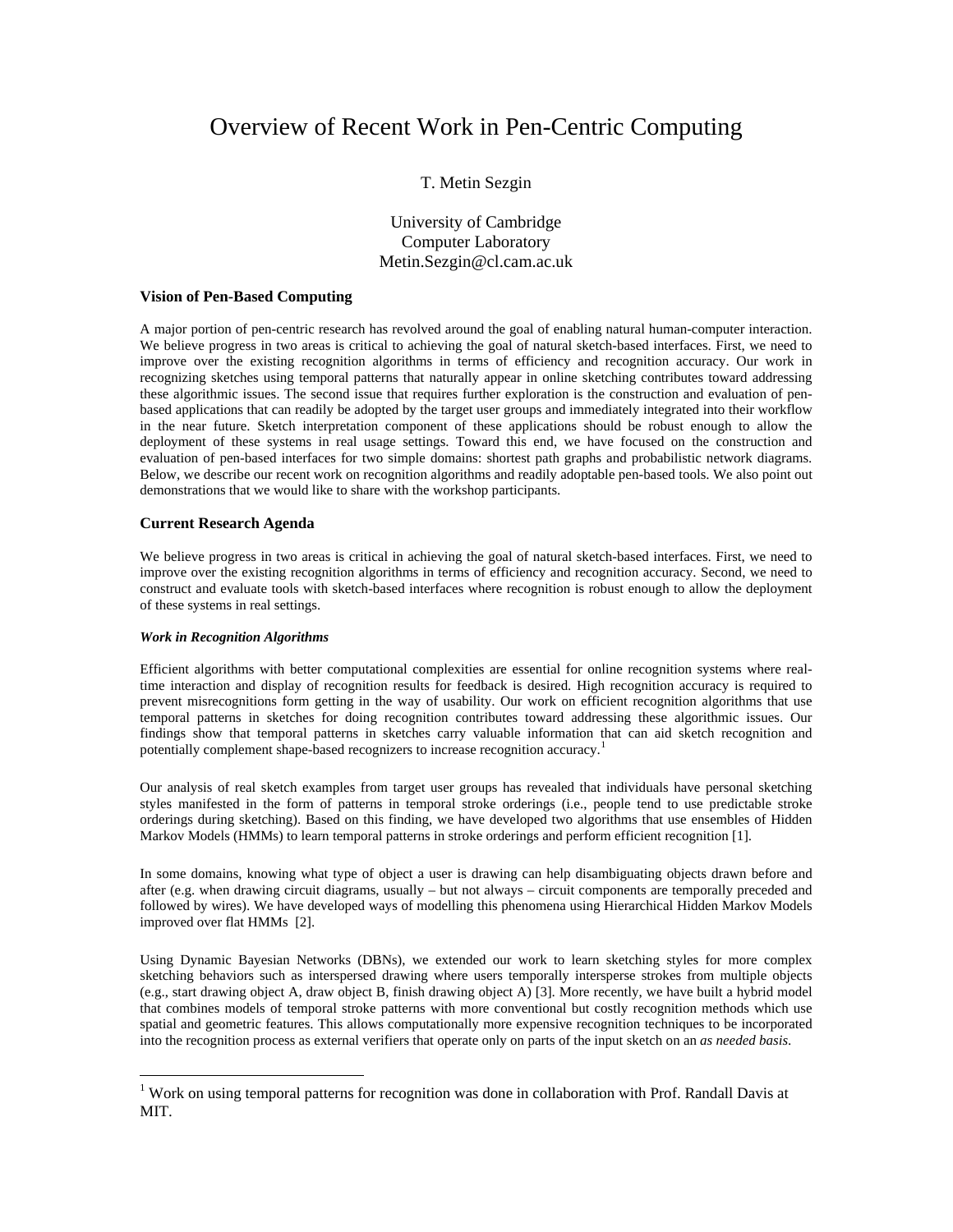Our work on using temporal patterns for recognition has been tested with symbols from various domains including military course of action diagrams, stick-figures, simple 2D mechanical engineering drawings and circuit diagrams. Figure 1 shows example of a free-hand circuit diagram and our system's interpretation. We would like to demonstrate this application in the workshop on pen-centric computing research. This would allow the participants judge the utility of temporal features in sketch recognition.



Figure 1: A freehand circuit overlaid with our system's interpretation. The domain has five objects – resistor (R), capacitor (C), npn-transistor (N), wires (W), battery (B). System's interpretation is indicated with colors and labeled boxes. Wires are not annotated to keep the figure uncluttered. This figure also illustrates our system's ability to recognize interspersed drawing – indicated by I-W (see [3] for details).

## *Work in Readily Usable Sketch-Based Applications*

The second half of our current research effort aims to construct and evaluate sketch-based applications for domains where recognition is robust enough to allow the deployment of these systems in real settings. Unlike our research in developing sketch recognition algorithms, in this line of research, the emphasis is on building systems that we believe can readily be adopted by the intended audience and immediately integrated into their workflow. Therefore, we focused on the construction and evaluation of pen-based interfaces for two domains that are simple enough to yield reasonably high recognition rates with the current state of art in sketch recognition.



Figure 2: A freehand directed graph (left) and our system's processing (right).

The first domain that we have focused on is the domain of directed and undirected graphs.<sup>[2](#page-1-0)</sup> We developed an application that allows computer science students to draw directed and undirected graphs using a pen-based interface. Figure 2 shows a directed graph constructed using our system. Using the pen-based interface, students can quickly

<span id="page-1-0"></span><sup>&</sup>lt;sup>2</sup> This is joint work with Hamdi Dibeklioglu and Prof. Ender Ozcan from the Yeditepe University Artificial Intelligence Laboratory.